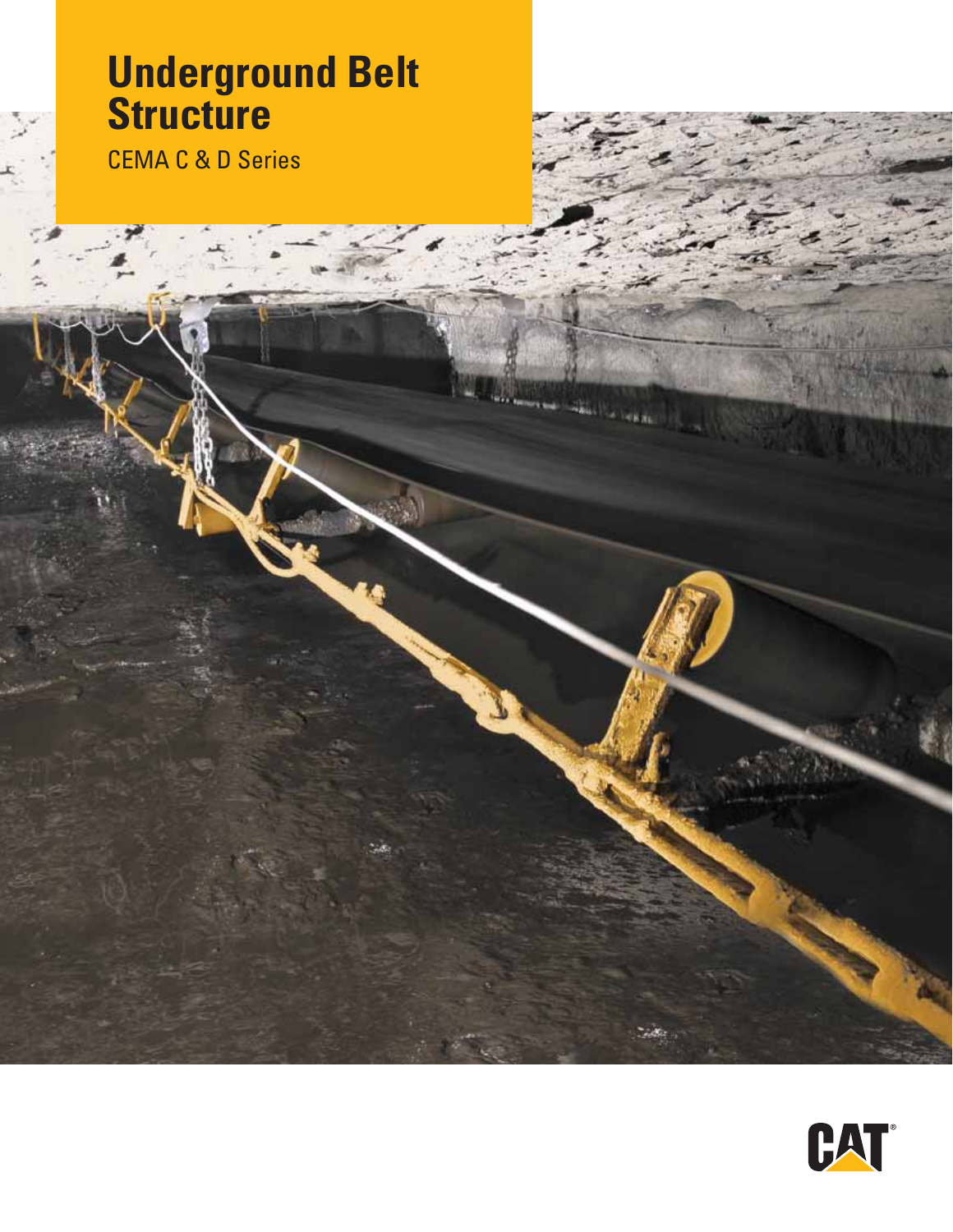

## **Custom-Designed**

Caterpillar has a full range of rugged and reliable belt systems and belt products unsurpassed in performance and service life – custom-designed solutions to handle the most demanding bulk-material handling applications, both on the surface and underground.

## **Cat® Steel Rolls**

The Cat® roll design is the result of over two years of design and engineering effort and represents new technology in idler designs.

A new shaft end configuration allows us to retrofit Cat rolls into virtually any competitor's frame with a unique retrofit adaptor. Our end cap (bearing housing) has been redesigned for increased strength and a close fit to the deflector cap.

Our automated assembly process includes three separate, metered grease inputs to ensure every roll has plenty of grease for a lifetime of trouble-free operation.

The Idler PAL™ bearing cavity design allows for extra lubricant capacity, which is unmatched in the industry and assures that the grease stays where you need it: in the bearing.



### **Idler PAL™ (Positive Automatic Lubrication)**

- **•** Grease moves due to taper of rolling elements in the bearing
- **•** Grease expands due to increased bearing temperatures in operation
- **•** The compensator disc moves outward, compressing the wave spring
- **•** When rotation stops and grease contracts, the wave spring exerts slight pressure on the compensator disc, ensuring no voids in the grease



*Greased for Life: the Idler PAL™ self-lubricating system*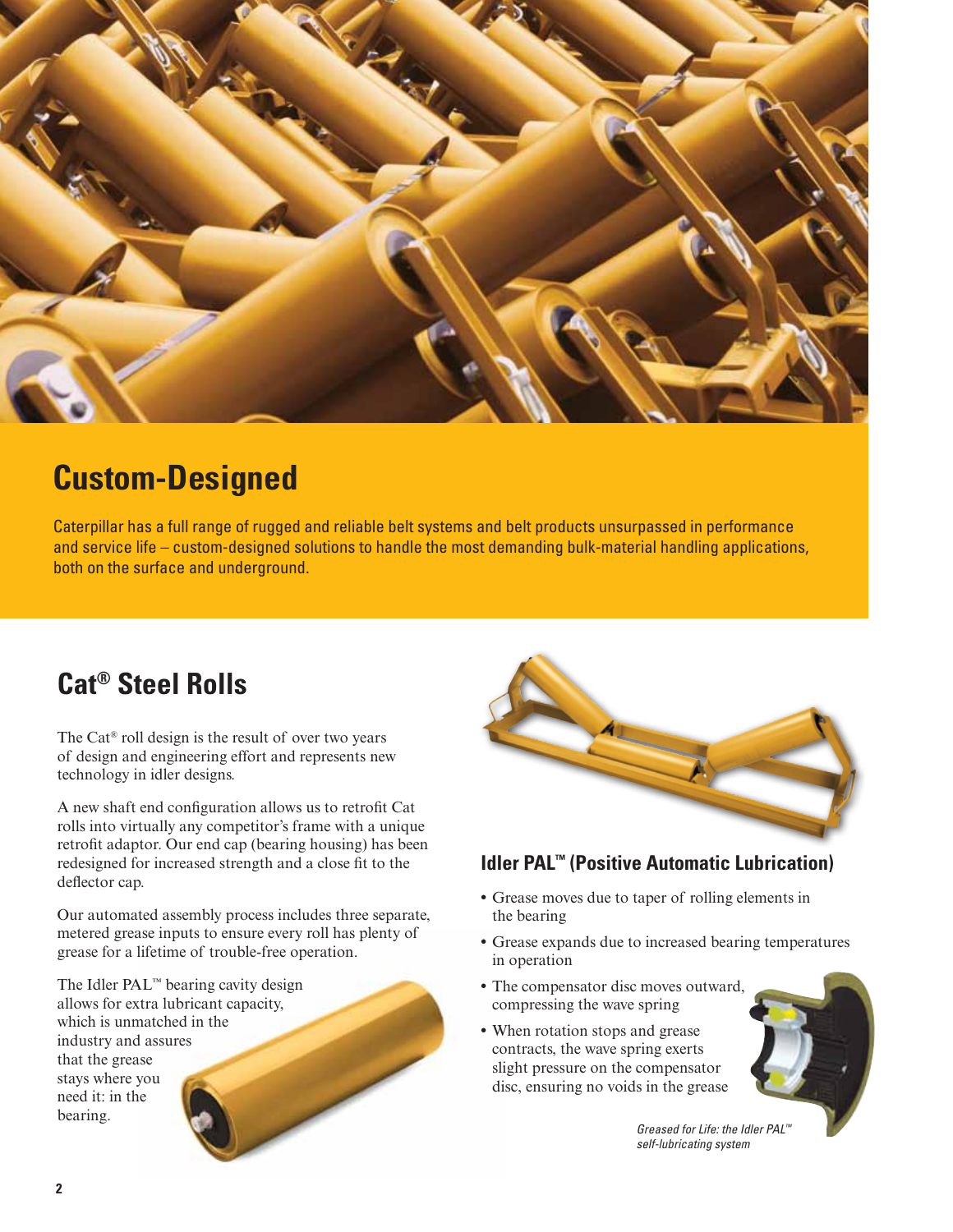### **Electronic Quality Tracking: An Industry First**

Each shaft end is coded at time of assembly with:

- **•** Day of the year
- **•** Production year
- **•** Individual serial number
- **•** Automatic data recording of rotational torque, TIR (Total Indicated Runout) and bearing play of each individual roll is tied to the serial number.

Caterpillar is the first idler manufacturer to offer individual serialized rolls as a standard. Now you can tell when the roll was manufactured, allowing accurate monitoring of roll life. No other idler manufacturer checks each roll for rotational torque, TIR and bearing play. Plus, each roll is "test run", ensuring complete grease distribution throughout bearings and seals.



*Cat® steel rolls going through an automated five-stage assembly and testing process.*





*The computer panel of the roll assembly machine graphically monitors and controls the five stages of the assembly process.*



*For example, this roll was assembled on the 85th day of 2005 and it was the 35th roll assembled that day.*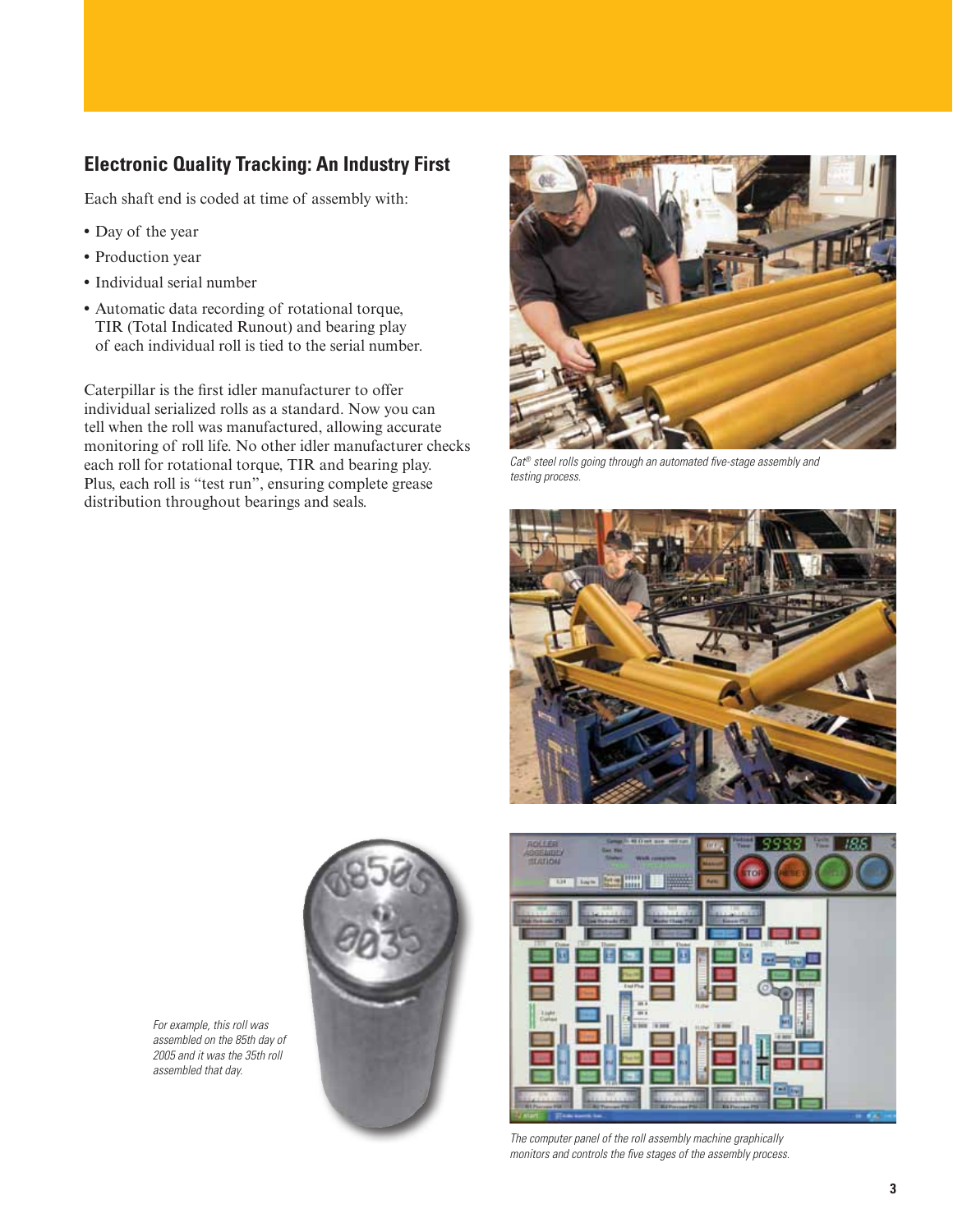## **Underground Belt Structure Configurations**

## **Roof-hung Structure**

This typical 10-foot section of roof-hung structure features the Cat patented EZEE-LOC™ rail connections for quick installation. No special tools are required to set up.



## **Floor-mounted Structure**

The example of floor-mounted EZEE-LOC™ structure shows the return rolls mounted in floor stands. Return rolls can also be furnished mounted in drop brackets attached to channel rails.



## **Wire-rope Structure**

The Cat wire-rope structure features carrying idlers with mounting feet that cradle the wire rope until securely fastened with the supplied hardware. The tie-off stands can be floor-mounted or roof-hung.







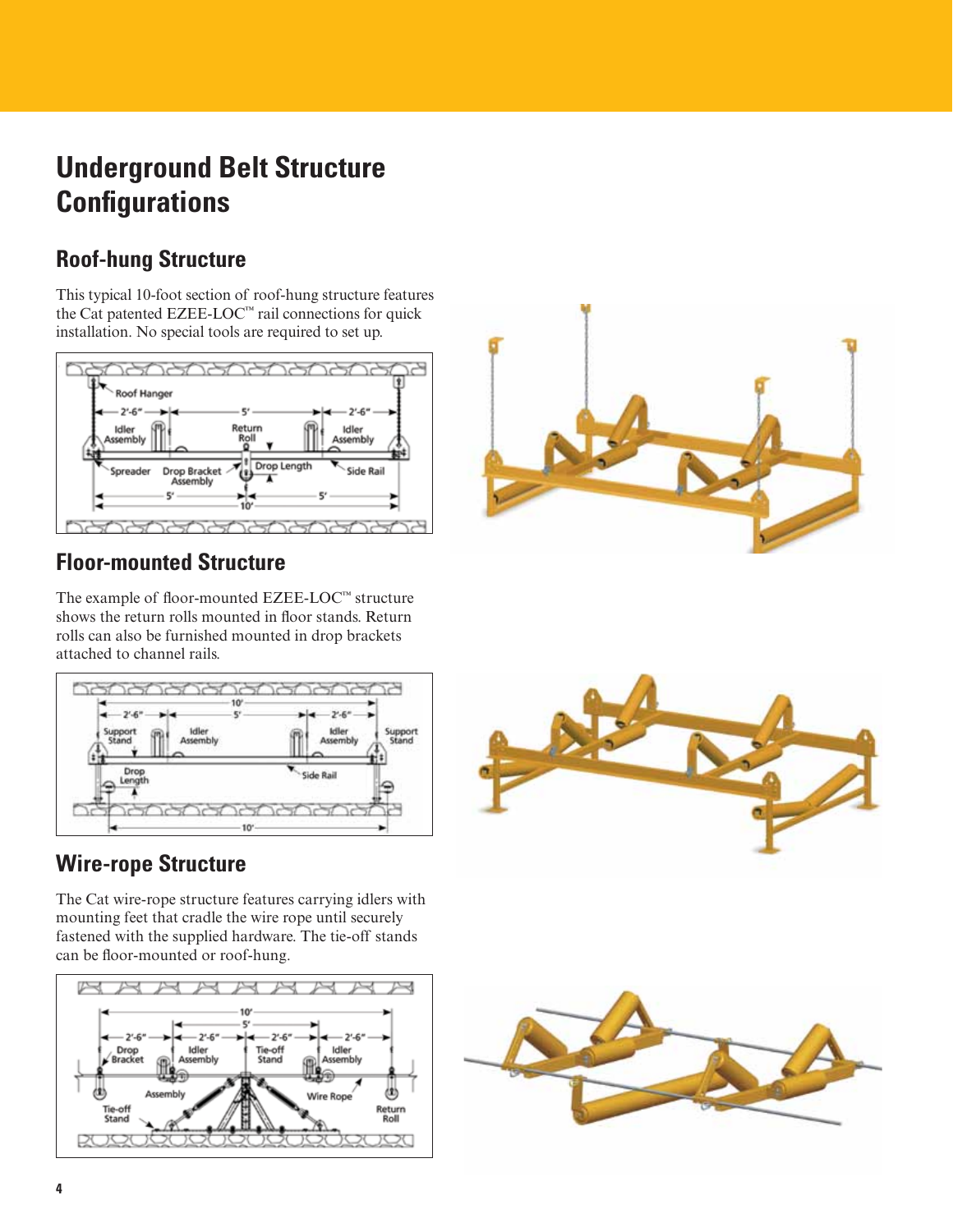## **Cat Carrying Assemblies**

Cat carrying idlers have a single mechanical tube cross member, sized to handle full capacity loading through 60 in (1 500 mm) belt widths. Box frame carrying idlers are also available.



| 4 ing - 35° - 7Ga. - CEMA C or D Carrying Assembly* |               |                          |         |              |              |                 |  |
|-----------------------------------------------------|---------------|--------------------------|---------|--------------|--------------|-----------------|--|
| <b>Belt</b>                                         | Part No.      |                          |         |              |              |                 |  |
| <b>Width</b>                                        | <b>CEMA C</b> | <b>CEMAD</b>             | A       | B            | C            | D               |  |
| 36                                                  | 343371        | $\qquad \qquad -$        | 47 in   | $34$ in      | 13 ft 1/4 in | $8$ ft $3/4$ in |  |
| 42                                                  | 343343        | $\overline{\phantom{0}}$ | $53$ in | 39 ft 5/8 in | 15 ft 1/4 in | $9$ ft 7/8 in   |  |
| 48                                                  | 343389        |                          | 59 in   | 44 ft 7/8 in | 17 ft 1/4 in | 11 ft 1/16 in   |  |

#### **Carrying Idler Assemblies for Channel Mount**

| 5 ing - 35° - 7Ga. - CEMA C or D Carrying Assembly* |               |              |         |                |              |                  |  |
|-----------------------------------------------------|---------------|--------------|---------|----------------|--------------|------------------|--|
| <b>Belt</b>                                         | Part No.      |              |         |                |              |                  |  |
| <b>Width</b>                                        | <b>CEMA C</b> | <b>CEMAD</b> | A       | B              | C            | D                |  |
| 36                                                  | 343386        |              | 47 in   | $34$ in        | 13 ft 1/4 in | 9 ft 3/16 in     |  |
| 42                                                  | 342621        | 375912       | 53 in   | 38 ft 15/16 in | 15 ft 1/8 in | 10 ft 1/4 in     |  |
| 48                                                  | 343390        | 366593       | 59 in   | 45 ft 1/8 in   | 17 ft 1/4 in | 11 ft 13/16 in   |  |
| 54                                                  | 343305        | 375915       | $65$ in | 50 ft 7/16 in  | 19 ft 1/4 in | 13 <sub>ft</sub> |  |

| 6 ing - 35° - 7Ga. - CEMA C or D Carrying Assembly* |               |              |         |                |              |               |  |
|-----------------------------------------------------|---------------|--------------|---------|----------------|--------------|---------------|--|
| <b>Belt</b>                                         | Part No.      |              |         |                |              |               |  |
| <b>Width</b>                                        | <b>CEMA C</b> | <b>CEMAD</b> | A       | B              | C            | D             |  |
| 36                                                  | 375613        |              | 47 in   | 34 ft 1/4 in   | 13 ft 1/4 in | 9 ft 15/16 in |  |
| 42                                                  | 375624        | 375914       | 53 in   | 39 ft 1/2 in   | 15 ft 1/4 in | 11 ft 1/16 in |  |
| 48                                                  | 375631        | 357916       | 59 in   | 44 ft 13/16 in | 17 ft 1/4 in | 12 ft 3/16 in |  |
| 54                                                  | 375756        | 326985       | $65$ in | 50 ft 1/16 in  | 19 ft 1/4 in | 13 ft 3/8 in  |  |
| 60                                                  | 375917        | 375918       | $71$ in | 55 ft 5/16 in  | 21 ft 1/4 in | 14 ft 1/2 in  |  |

*\*Available with 1/4 in wall rolls upon request.*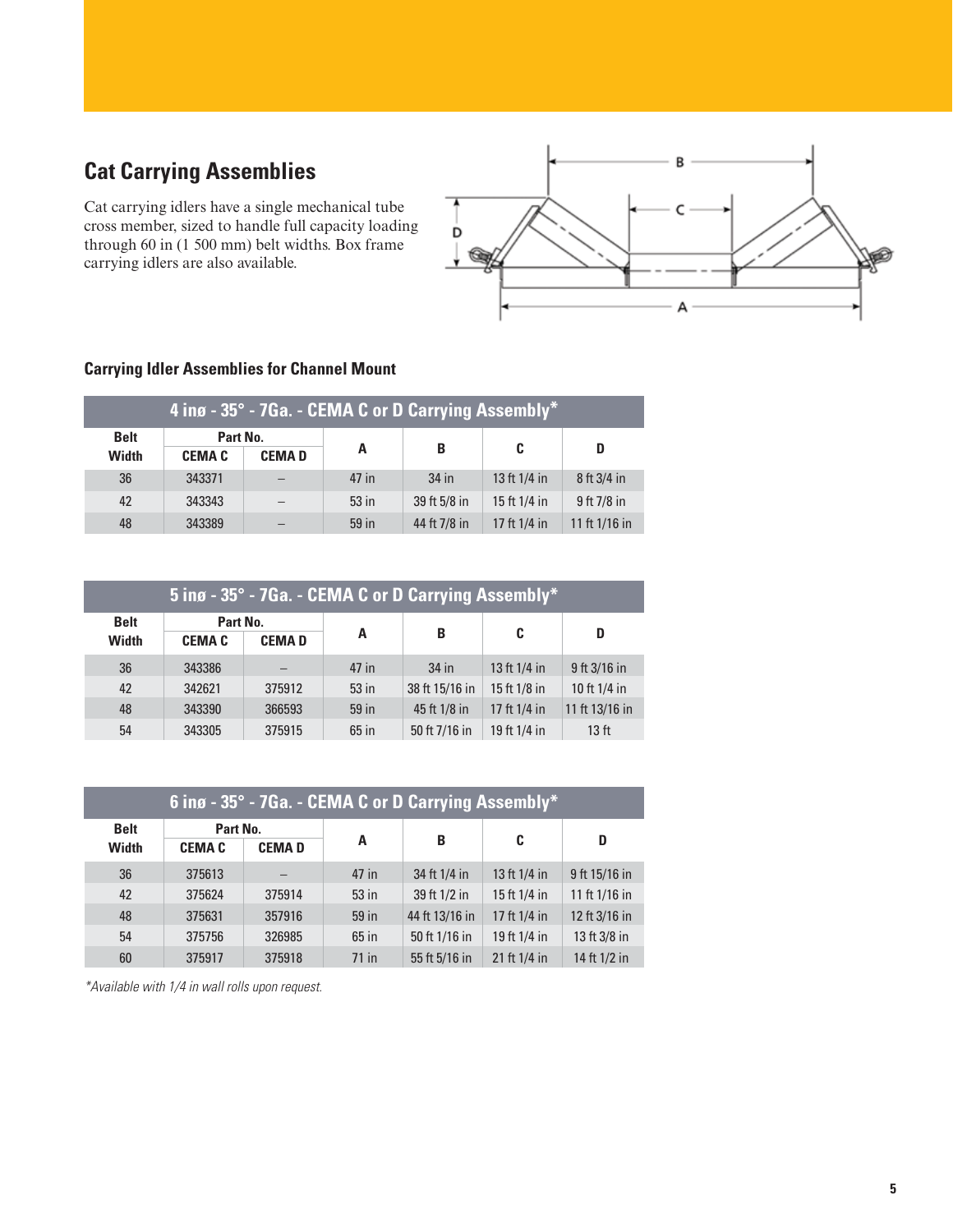

### **Carrying Idler Assemblies for Channel Mount**

| 4 ing - 35° - 7Ga. - CEMA C or D Carrying Assembly* |               |              |         |               |              |                |
|-----------------------------------------------------|---------------|--------------|---------|---------------|--------------|----------------|
| <b>Belt</b>                                         |               | Part No.     |         |               |              |                |
| <b>Width</b>                                        | <b>CEMA C</b> | <b>CEMAD</b> | A       | B             | C            | D              |
| 36                                                  | 329226        |              | 48 in   | 34 ft 1/8 in  | 13 ft 1/4 in | 10 ft $1/4$ in |
| 42                                                  | 329253        |              | $54$ in | 38 ft 7/16 in | 15 ft 1/4 in | 10 ft 3/8 in   |
| 48                                                  | 329264        |              | $60$ in | 45 ft 1/8 in  | 17 ft 1/4 in | $12$ in        |

| 5 ing - 35° - 7Ga. - CEMA C or D Carrying Assembly* |               |              |         |               |              |               |
|-----------------------------------------------------|---------------|--------------|---------|---------------|--------------|---------------|
| <b>Belt</b>                                         | Part No.      |              |         |               |              |               |
| <b>Width</b>                                        | <b>CEMA C</b> | <b>CEMAD</b> | A       | B             | C            | D             |
| 36                                                  | 340206        |              | 48 in   | 33 ft 9/16 in | 13 ft 1/4 in | 10 ft 5/8 in  |
| 42                                                  | 327175        | 375964       | $54$ in | 37 ft 7/8 in  | 15 ft 1/4 in | 10 ft 3/4 in  |
| 48                                                  | 299987        | 328811       | $60$ in | 44 ft 9/16 in | 17 ft 1/4 in | 12 ft 3/8 in  |
| 54                                                  | 375932        | 376000       | 66 in   | 50 ft 5/8 in  | 19 ft 1/4 in | 13 ft 5/16 in |

| 6 ing - 35° - 7Ga. - CEMA C or D Carrying Assembly* |               |              |         |                |              |                |
|-----------------------------------------------------|---------------|--------------|---------|----------------|--------------|----------------|
| <b>Belt</b>                                         | Part No.      |              |         |                |              |                |
| <b>Width</b>                                        | <b>CEMA C</b> | <b>CEMAD</b> | A       | B              | C            | D              |
| 36                                                  | 355926        |              | 48 in   | 32 ft 7/8 in   | 13 ft 1/4 in | 11 ft 1/16 in  |
| 42                                                  | 375923        | 375995       | 54 in   | 37 ft 5/16 in  | 15 ft 1/4 in | 11 ft 3/8 in   |
| 48                                                  | 375929        | 375998       | $60$ in | 43 ft 15/16 in | 17 ft 1/4 in | 12 ft 13/16 in |
| 54                                                  | 375933        | 376001       | 66 in   | 50 ft 1/16 in  | 19 ft 1/4 in | 13 ft 3/4 in   |
| 60                                                  | 375935        | 376003       | $72$ in | 55 ft 5/16 in  | 21 ft 1/4 in | 14 ft 7/8 in   |

*\*Available with 1/4 in wall rolls upon request.*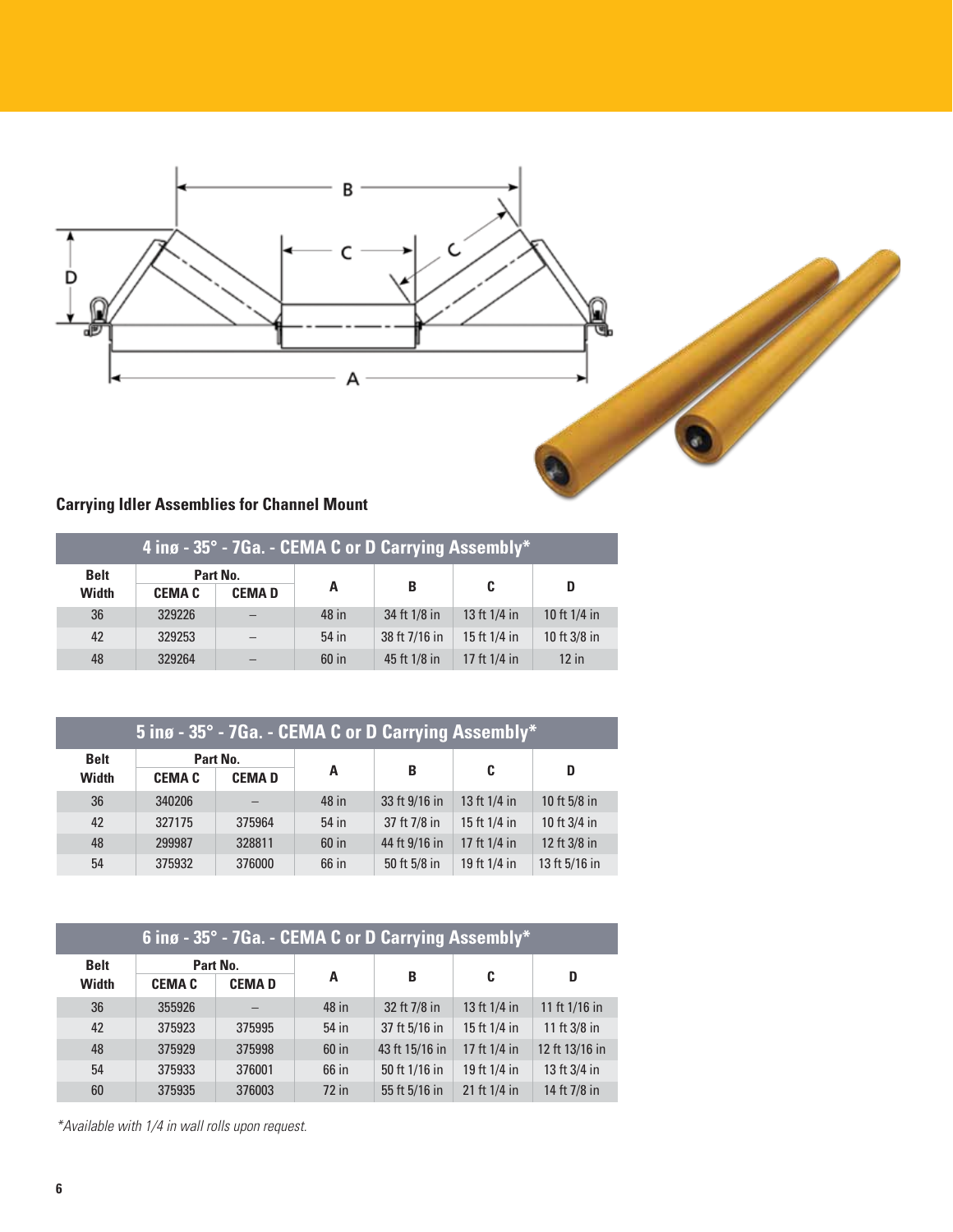

*Cat EXALON® rolls are ideal for use in highly corrosive and abrasive underground environments.*

## **Cat EXALON® Rolls**

## **Another Perfect Choice for Underground Mining Operations**

In addition to its world-class steel rolls, Caterpillar also offers a highly successful range of CEMA C-, D- and E- class rolls made of a proprietary high molecular weight polyethylene (HMWPE) called EXALON®.

While steel rolls are effective in most bulk-material handling applications, some applications benefit from the use of the EXALON® roll product. Applications with environments that are highly corrosive, abrasive, wet or have a tendency for material buildup on the roller are ideal for the EXALON® roll and its additional features and benefits.

### **Smooth Operators**

Tube-based, with higher concentricity further enhanced by final machining (poly-body) for reduced belt wear, the EXALON® roll offers balanced, vibration-free running. These fully conductive rolls are MSHA-certified as safe for underground use. They have two certifications: IC-56/1 – flame-resistant and IC-56/2 – flame-resistant and static-dissipating.

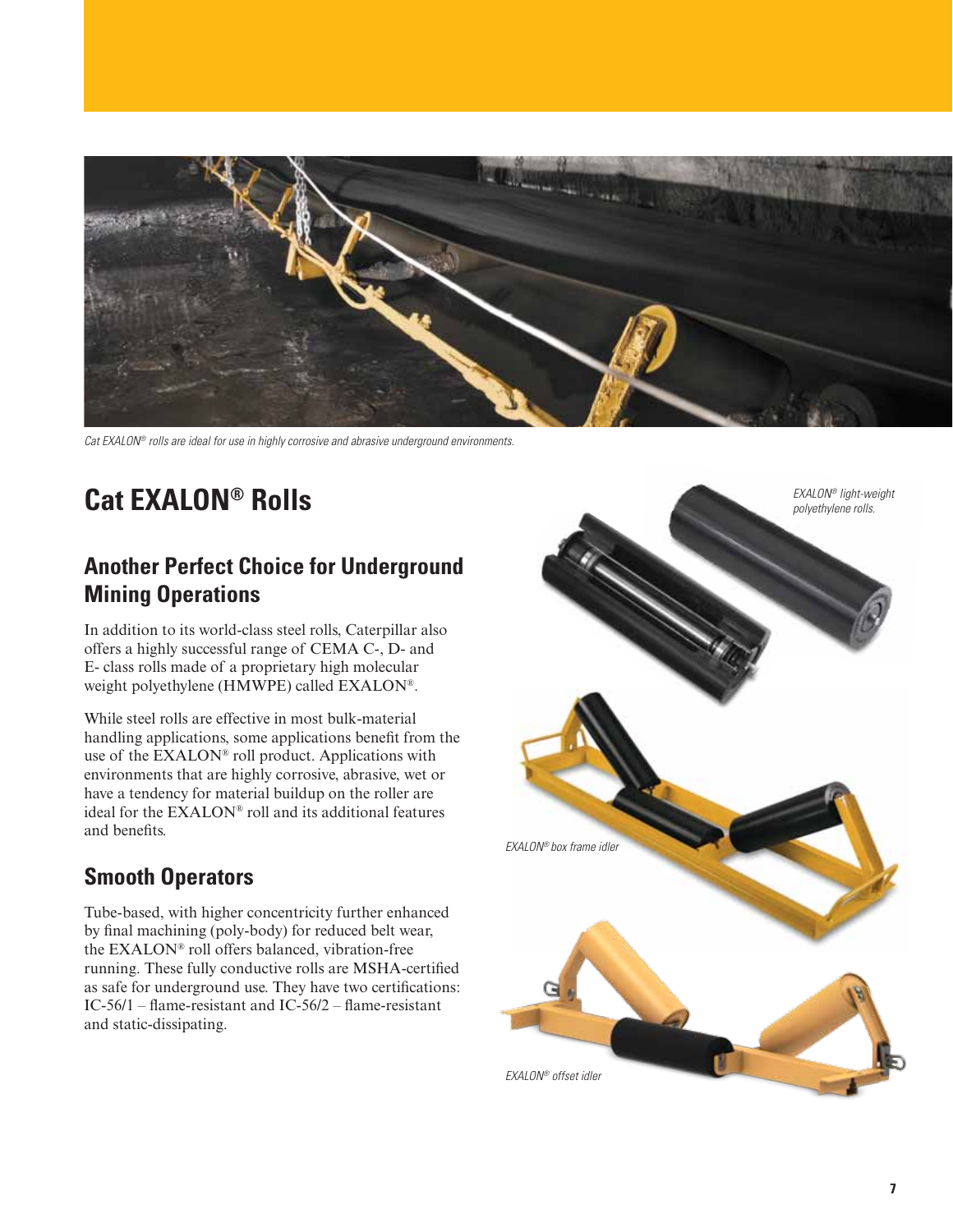

*EXALON® is a high molecular weight polyethylene conveyor roll constructed of a proprietary formulation, which is fully conductive and MSHA approved.*

#### **Versatile, Low-Maintenance**

 $EXAMPLEXALON<sup>®</sup>$  rolls can be retrofitted to any frame – even those of competitors. Custom sizes can be ordered for special applications. EXALON® heads are installed using a unique "spin-welding" method, creating a single-piece roll construction. Cat Idler PAL™ ensures life-long grease management, making them virtually maintenance-free.

#### **Tested for Quality**

All Cat  $EXAMPLEXALON^@$  and steel rolls are processed through an automated assembly system, which tests and records rotational torque, total indicator run-out and axial end play. Upon acceptance, each idler roll is then permanently marked with a serial number and date of manufacture.

*By extending belt life and reducing downtime, EXALON® rolls deliver significant savings to mine operators.* 

## **EXALON® Benefits at a Glance**

#### **MSHA certified**

Certified for underground use: IC-56/1 – flame resistant and IC-56/2 – flame resistant and static dissipating.

#### **Longer shell life**

EXALON® rolls last two to three times longer than steel rolls in highly corrosive and/or highly abrasive environments.

#### **Low maintenance**

Cat Idler PAL™ ensures life-long grease management.

#### **Reduced belt damage**

The smooth PE surface minimizes belt friction and wear and acts as a slider bar in the event of a bearing seizure. The all-PE body means there are no sharp 'pizza cutter' edges.

#### **Lighter weight**

EXALON<sup>®</sup> rolls are 20-30% lighter than equivalent steel rolls.

#### **Corrosion-proof**

Being made of HMWPE, the EXALON® roll is not subject to corrosion.

#### **Sound dampening**

Reduce noise by up to 20%, particularly in underground applications.

#### **Resistance to material buildup**

The smooth, non-adhesive HMWPE surface resists material buildup.

#### **Cost-efficient**

EXALON® offers cost savings through extended life, reduced downtime, longer replacement intervals and reduced belt damage.

#### **Versatile**

The entire EXALON® product line can be produced to fit any existing manufacturer's top-side and return frame assemblies.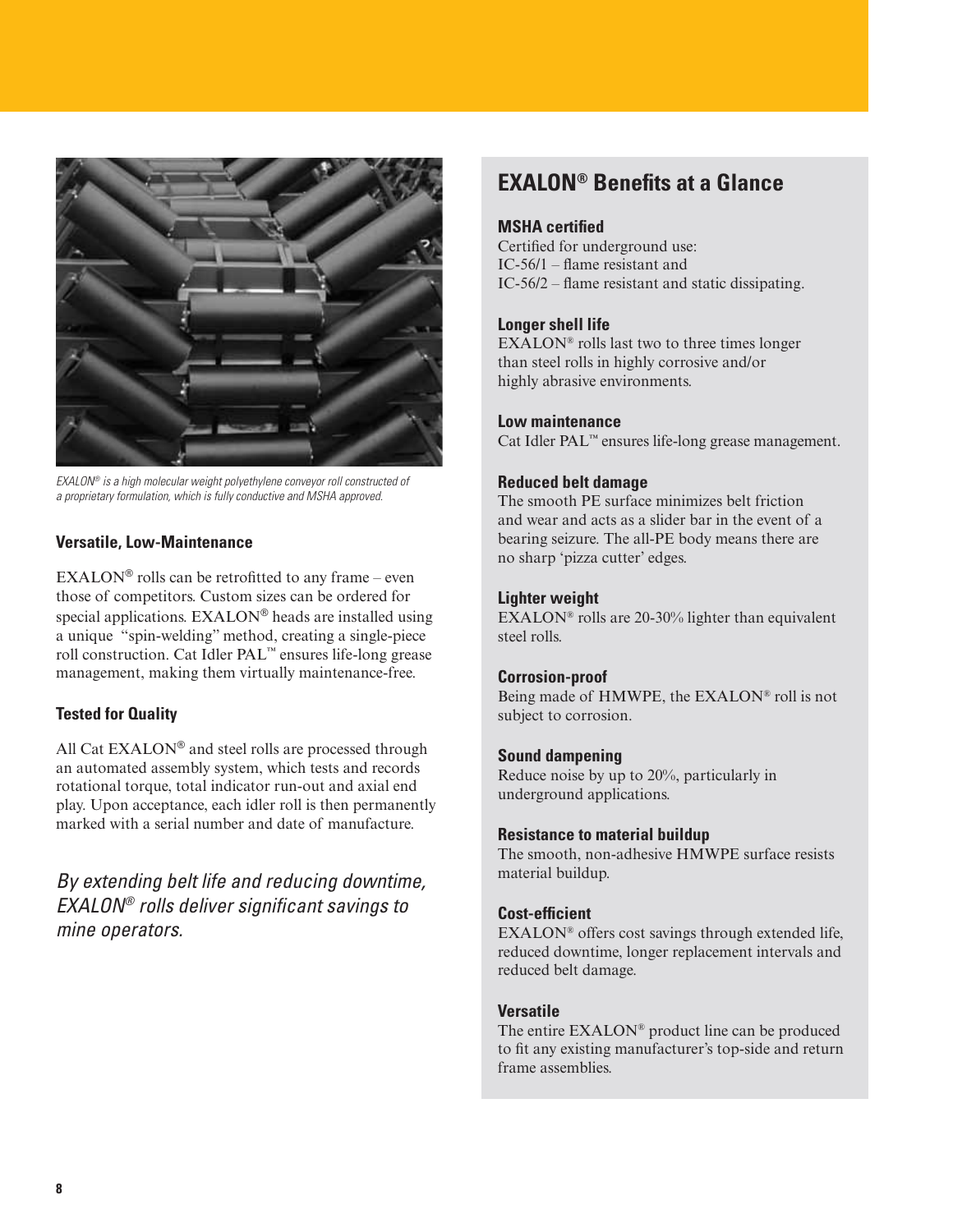## **EZEE-LOC™ Adjustable Floor Stand Assemblies**



| <b>3 in Channel Floor Stand</b> |          |              |         |  |  |  |
|---------------------------------|----------|--------------|---------|--|--|--|
| <b>Belt</b><br>Width            | Part No. | A            | в       |  |  |  |
| 36                              | 337433   | 47 ft 1/4 in | 49 in   |  |  |  |
| 42                              | 337435   | 53 ft 1/4 in | $55$ in |  |  |  |
| 48                              | 337437   | 59 ft 1/4 in | $61$ in |  |  |  |

| <b>4 in Channel Floor Stand</b> |          |              |         |  |  |  |
|---------------------------------|----------|--------------|---------|--|--|--|
| <b>Belt</b><br>Width            | Part No. | A            | B       |  |  |  |
| 36                              | 336873   | 47 ft 1/4 in | 49 in   |  |  |  |
| 42                              | 336874   | 53 ft 1/4 in | 55 in   |  |  |  |
| 48                              | 336875   | 59 ft 1/4 in | $61$ in |  |  |  |
| 54                              | 336876   | 65 ft 1/4 in | $67$ in |  |  |  |

| <b>5 in Channel Floor Stand</b> |          |              |         |  |  |  |
|---------------------------------|----------|--------------|---------|--|--|--|
| <b>Belt</b><br><b>Width</b>     | Part No. | A            | B       |  |  |  |
| 48                              | 347495   | 59 ft 1/4 in | $61$ in |  |  |  |
| 54                              | 347496   | 65 ft 1/4 in | 67 in   |  |  |  |
| 60                              | 347497   | 71 ft 1/4 in | $73$ in |  |  |  |

## **EZEE-LOC™ Side Channel Rails**



| <b>3 in Channel Floor Rail</b> |                    |                 |               |  |  |  |
|--------------------------------|--------------------|-----------------|---------------|--|--|--|
| Part No.                       | A                  | в               | c             |  |  |  |
| 300808                         | 7 ft-11 ft 3/4 in  | 3 <sub>in</sub> | 1 ft $7/8$ in |  |  |  |
| 302123                         | 9 ft-11 ft 3/4 in  | $3$ in          | 1 ft 7/8 in   |  |  |  |
| 302121                         | 11 ft-11 ft 3/4 in | 3 <sub>in</sub> | 1 ft 7/8 in   |  |  |  |

| <b>4 in Channel Floor Rail</b> |                    |        |               |  |  |  |
|--------------------------------|--------------------|--------|---------------|--|--|--|
| Part No.                       | A                  | в      | C             |  |  |  |
| 334711                         | 7 ft-11 ft 3/4 in  | $4$ in | 1 ft $7/8$ in |  |  |  |
| 260050                         | 9 ft-11 ft 3/4 in  | $4$ in | 1 ft $7/8$ in |  |  |  |
| 272337                         | 11 ft-11 ft 3/4 in | 4 in   | 1 ft $7/8$ in |  |  |  |

| <b>5 in Channel Floor Rail</b> |                    |                 |               |  |  |  |
|--------------------------------|--------------------|-----------------|---------------|--|--|--|
| Part No.                       | A                  | в               | C             |  |  |  |
| 334811                         | 7 ft-11 ft 3/4 in  | 5 <sub>in</sub> | 1 ft $7/8$ in |  |  |  |
| 310943                         | 9 ft-11 ft 3/4 in  | 5 <sub>in</sub> | 1 ft $7/8$ in |  |  |  |
| 334812                         | 11 ft-11 ft 3/4 in | $5$ in          | 1 ft $7/8$ in |  |  |  |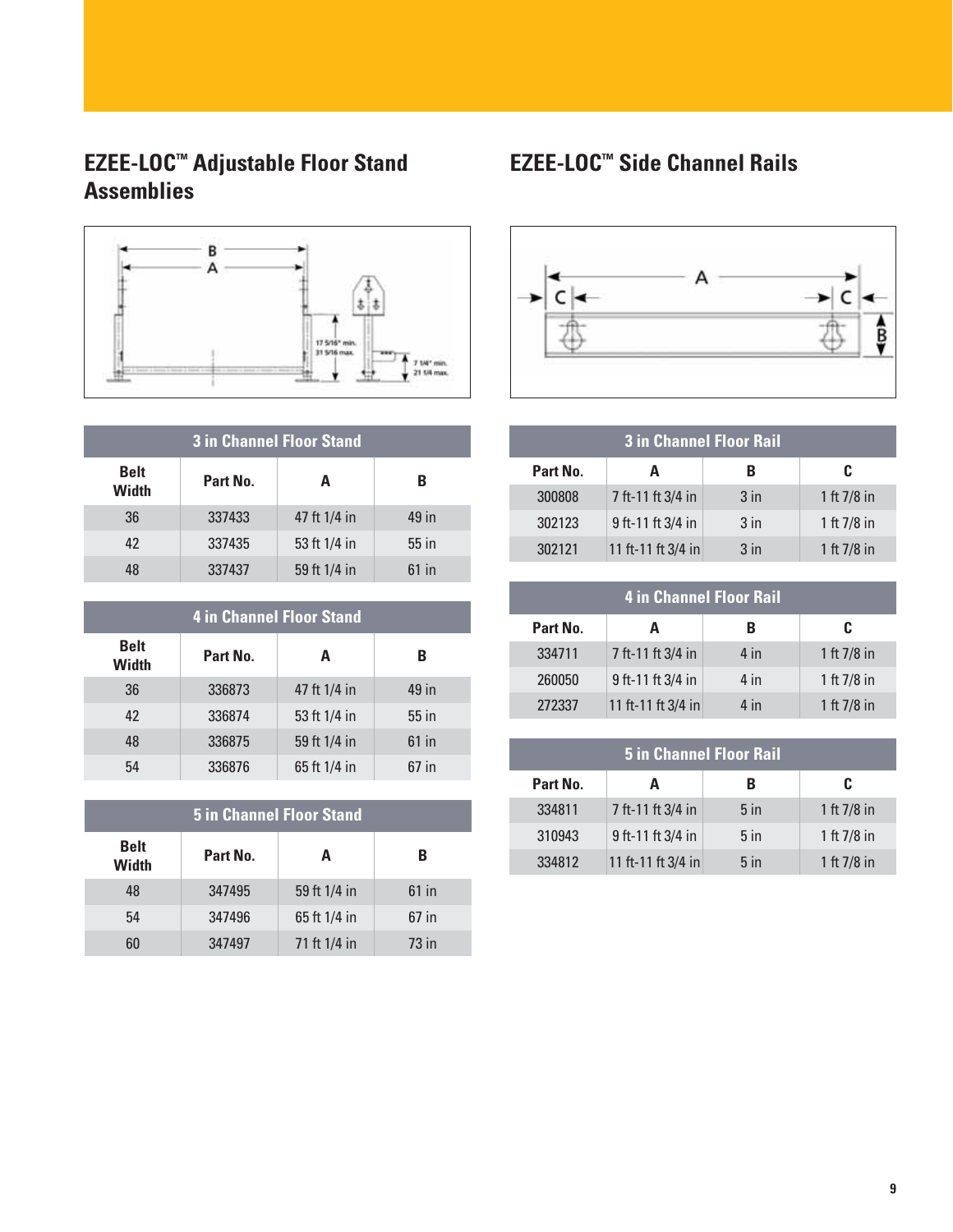## **EZEE-LOC™ Roof-hung Spreader Assemblies**



| <b>3 in Channel Spreader</b> |          |              |  |
|------------------------------|----------|--------------|--|
| <b>Belt</b><br><b>Width</b>  | Part No. | А            |  |
| 36                           | 327372   | 47 ft 1/4 in |  |
| 42                           | 327373   | 53 ft 1/4 in |  |
| 48                           | 310971   | 59 ft 1/4 in |  |

| <b>4 in Channel Spreader</b> |          |              |  |
|------------------------------|----------|--------------|--|
| <b>Belt</b><br>Width         | Part No. | A            |  |
| 36                           | 327378   | 47 ft 1/4 in |  |
| 42                           | 327379   | 53 ft 1/4 in |  |
| 48                           | 327380   | 59 ft 1/4 in |  |
| 54                           | 327381   | 65 ft 1/4 in |  |

| <b>5 in Channel Spreader</b> |          |              |  |
|------------------------------|----------|--------------|--|
| <b>Belt</b><br><b>Width</b>  | Part No. | A            |  |
| 48                           | 327388   | 59 ft 1/4 in |  |
| 54                           | 327389   | 65 ft 1/4 in |  |
| 60                           | 310945   | 71 ft 1/4 in |  |

## **Return Roll Assemblies**



| 4 ing - 7Ga. Return Roll* |               |              |         |
|---------------------------|---------------|--------------|---------|
| <b>Belt</b>               | Part No.      |              |         |
| Width                     | <b>CEMA C</b> | <b>CEMAD</b> | A       |
| 36                        | 324721        |              | 47 in   |
| 42                        | 324727        |              | $53$ in |
| 48                        | 324730        |              | 59 in   |

|              | 5 ing - 7Ga. Return Roll* |              |         |  |
|--------------|---------------------------|--------------|---------|--|
| <b>Belt</b>  | Part No.                  |              | A       |  |
| <b>Width</b> | <b>CEMA C</b>             | <b>CEMAD</b> |         |  |
| 36           | 325356                    |              | 47 in   |  |
| 42           | 325357                    | 325786       | 53 in   |  |
| 48           | 325358                    | 325787       | 59 in   |  |
| 54           | 325359                    | 325788       | $65$ in |  |
|              |                           |              |         |  |

|             | 6 ing - 7Ga. Return Roll* |              |         |
|-------------|---------------------------|--------------|---------|
| <b>Belt</b> | Part No.                  | A            |         |
| Width       | <b>CEMA C</b>             | <b>CEMAD</b> |         |
| 36          | 325485                    |              | 47 in   |
| 42          | 325488                    | 325818       | $53$ in |
| 48          | 325493                    | 325819       | 59 in   |
| 54          | 325498                    | 325820       | $65$ in |
| 60          | 325501                    | 325822       | $71$ in |

*\*Available with 1/4 in wall rolls upon request.*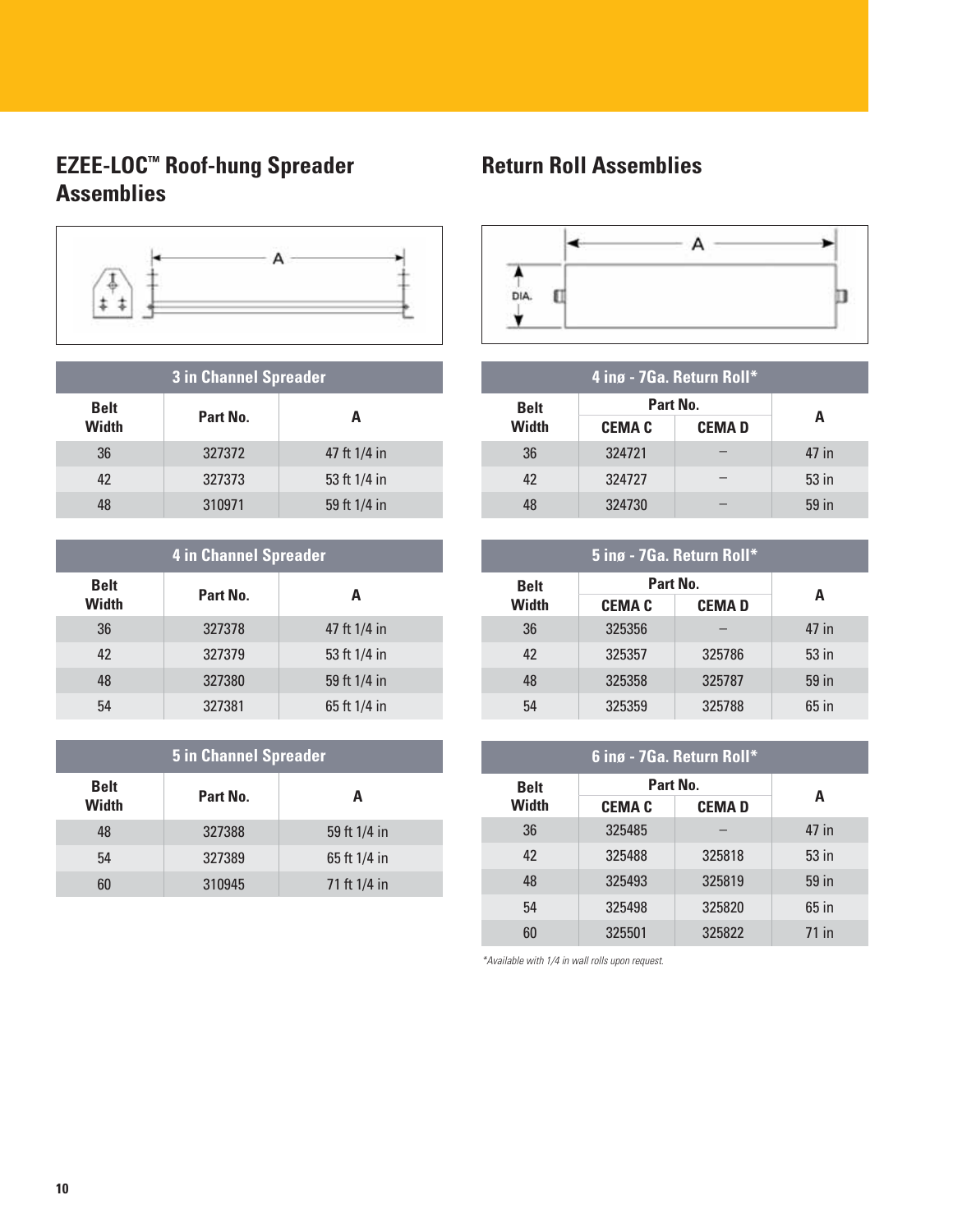## **Channel Slider/Hanger Brackets**

|          | <b>Slider/Hanger Brackets</b> |
|----------|-------------------------------|
| Part No. | <b>Channel Size</b>           |
| 347481   | 3 in $@3.5#$                  |
| 347482   | 4 in $@5.4#$                  |
| 347483   | 5 in $@6.7#$                  |

## **Wire-rope Adjustable Tie-off Assemblies**

| <b>Tie-Off Stands</b> |         |         |  |
|-----------------------|---------|---------|--|
| Part No.              | A Min.  | A Max.  |  |
| 276956                | 24 in   | $36$ in |  |
| 271136                | $32$ in | 48 in   |  |



## **Channel-mounted Drop Brackets**

|                      | <b>3 in Brackets</b> |  |  |  |  |
|----------------------|----------------------|--|--|--|--|
| Part No.             | A                    |  |  |  |  |
| 338431               | $9$ in               |  |  |  |  |
| 338433               | $12$ in              |  |  |  |  |
| 338435               | $15$ in              |  |  |  |  |
| <b>4 in Brackets</b> |                      |  |  |  |  |
| Part No.<br>A        |                      |  |  |  |  |
| 338426               | $9$ in               |  |  |  |  |
| 338428               | $12$ in              |  |  |  |  |
| 338430               | $15$ in              |  |  |  |  |

| <b>5 in Brackets</b> |                 |  |  |
|----------------------|-----------------|--|--|
| Part No.             | A               |  |  |
| 338437               | 9 <sub>in</sub> |  |  |
| 338439               | $12$ in         |  |  |
| 288558               | $15$ in         |  |  |



## **Wire-rope Drop Brackets**



## **Roof Mounting Plates for Chain Hung Structure**

| <b>Roof Plates</b> |             |     |
|--------------------|-------------|-----|
| Part No.           | А           |     |
| 223140             | $3/4$ in    | А   |
| 246787             | $1$ in      | 238 |
| 213551             | 1 ft 1/4 in |     |
| 242648             | 1 ft 1/2 in |     |

## **Cat Standard Chain**



| 1/4 Proof Coil Chain<br>with Hook |                 | <b>5/16 Proof Coil Chain</b><br>without Hook |                 |
|-----------------------------------|-----------------|----------------------------------------------|-----------------|
| Part No.                          |                 | Part No.                                     |                 |
| 208650                            | 4 ft            | 222516                                       | 5 <sub>ft</sub> |
| 244458                            | 5 <sub>ft</sub> | 216997                                       | 6 ft            |
| 231598                            | 6 ft            |                                              |                 |